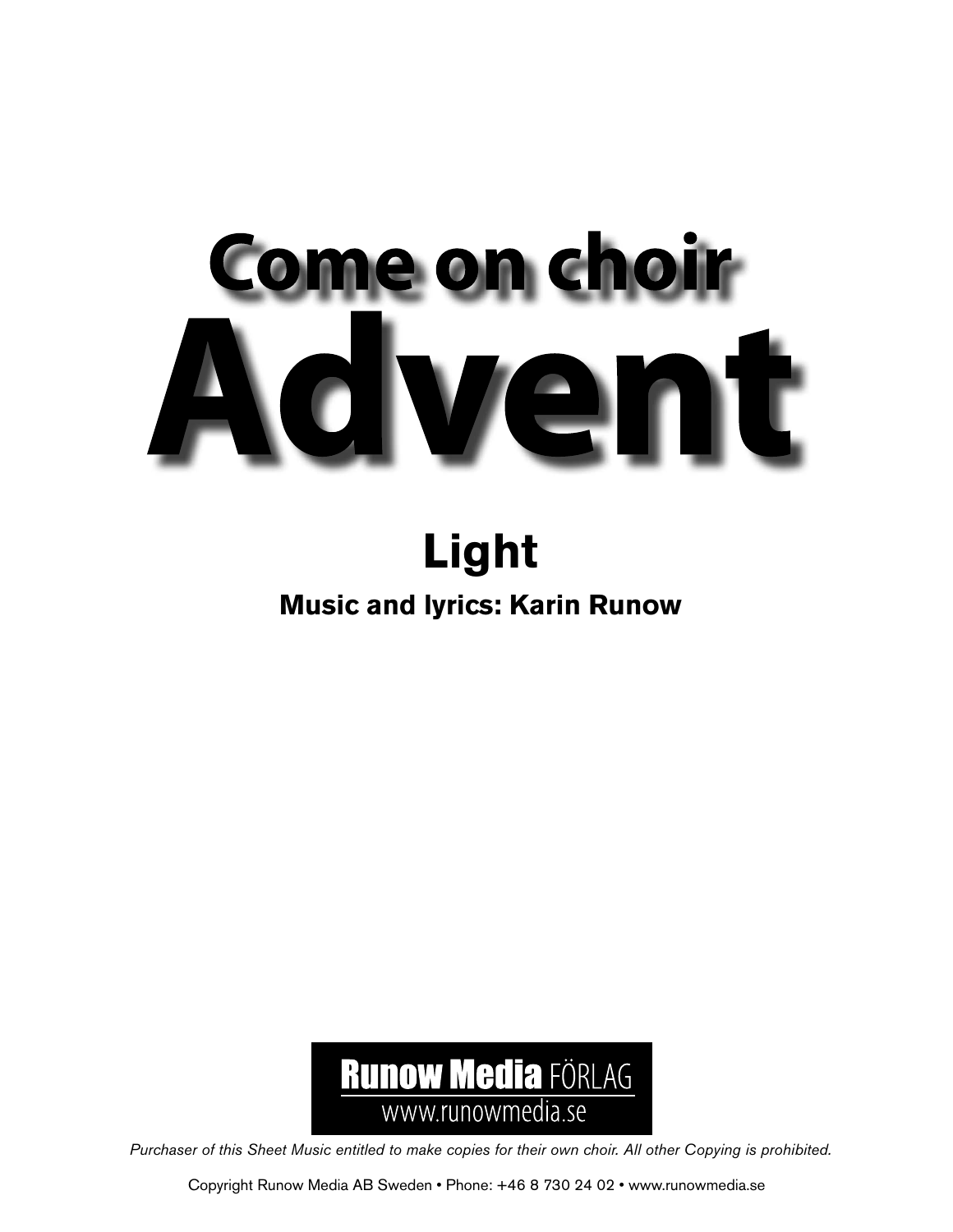## **Light Light**

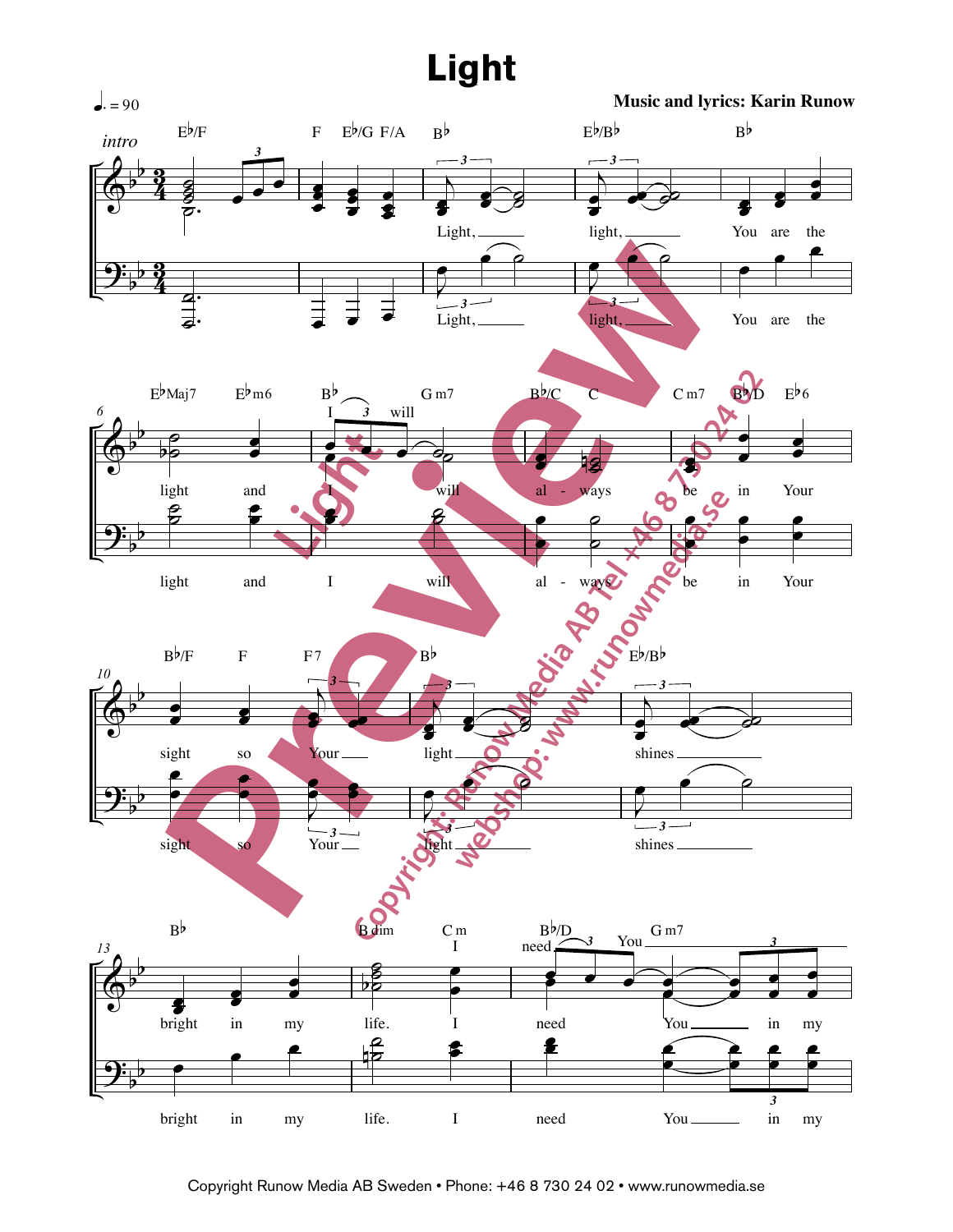

 $I$  in  $h^+$ 

Copyright Runow Media AB Sweden • Phone: +46 8 730 24 02 • www.runowmedia.se *3*  $\mathbf{S}$  is a natural point of  $\mathbf{S}$ . t Runow Media AB Sweden • Phone: +46 8 730 24 02 • www.runowmedia.se<br>. Copyright Runow Media AB Sweden · Phone: +46 8 730 24 02 · www.runowmedia.se . .